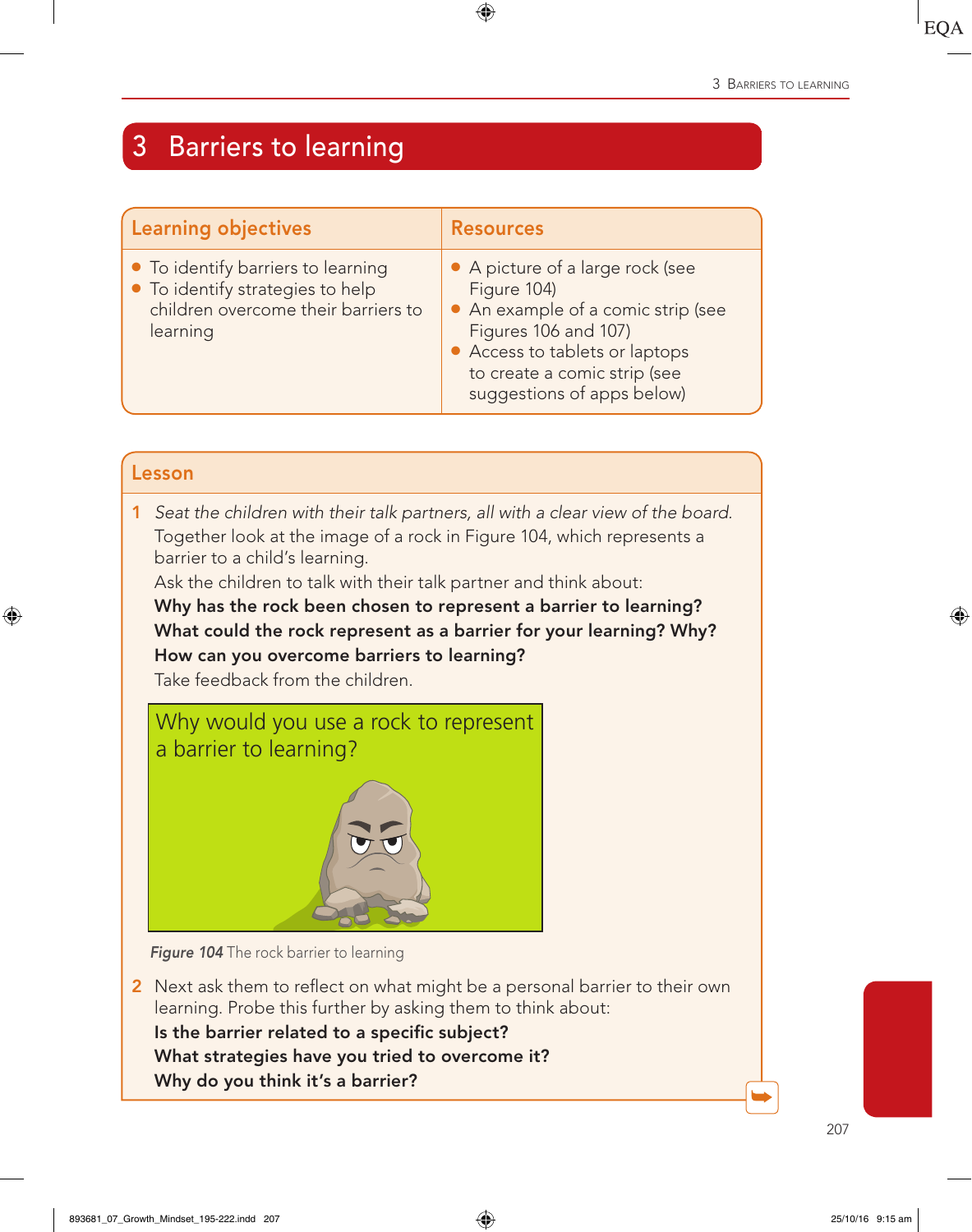#### What other strategies could you try?

Again, take feedback from the children.

3 Now ask the children to think about whether the barriers to their learning are internal or external.

You could provide the children with an example to highlight the differences. For instance, children often state that other people talking is a barrier to their learning. This is an external barrier and, while you can discourage others from talking, you cannot necessarily stop them. An example of an internal barrier could be a child's reluctance to ask for help when they are stuck. They may be reluctant to ask for help, as they are afraid of looking bad in front of their peers.

### Barriers to my learning

4 Explain to the children that they are going to create a comic strip to illustrate a barrier to their learning and ways they can overcome it. You could share a range of examples of children's ideas that they have set in different contexts, including the ones shown in 'Children's responses' on page 210.

The children can record their comic strips on a simple framework (see Figure 105) that they draw first, or they could use an app or website to create them.

**Figure 105** Framework for a comic strip

Possible apps and websites you could use:

- Make Beliefs Comix: makebeliefscomix.com
- Comic Book: 3dtopo.com/apps/comicbook
- Toon Toolkit: available on the iTunes App Store
- Marvel Kids 'Create your own comic': marvel.com/games/play/34/create your own comic
- Pixton: pixton.com
- ToonDoo: toondoo.com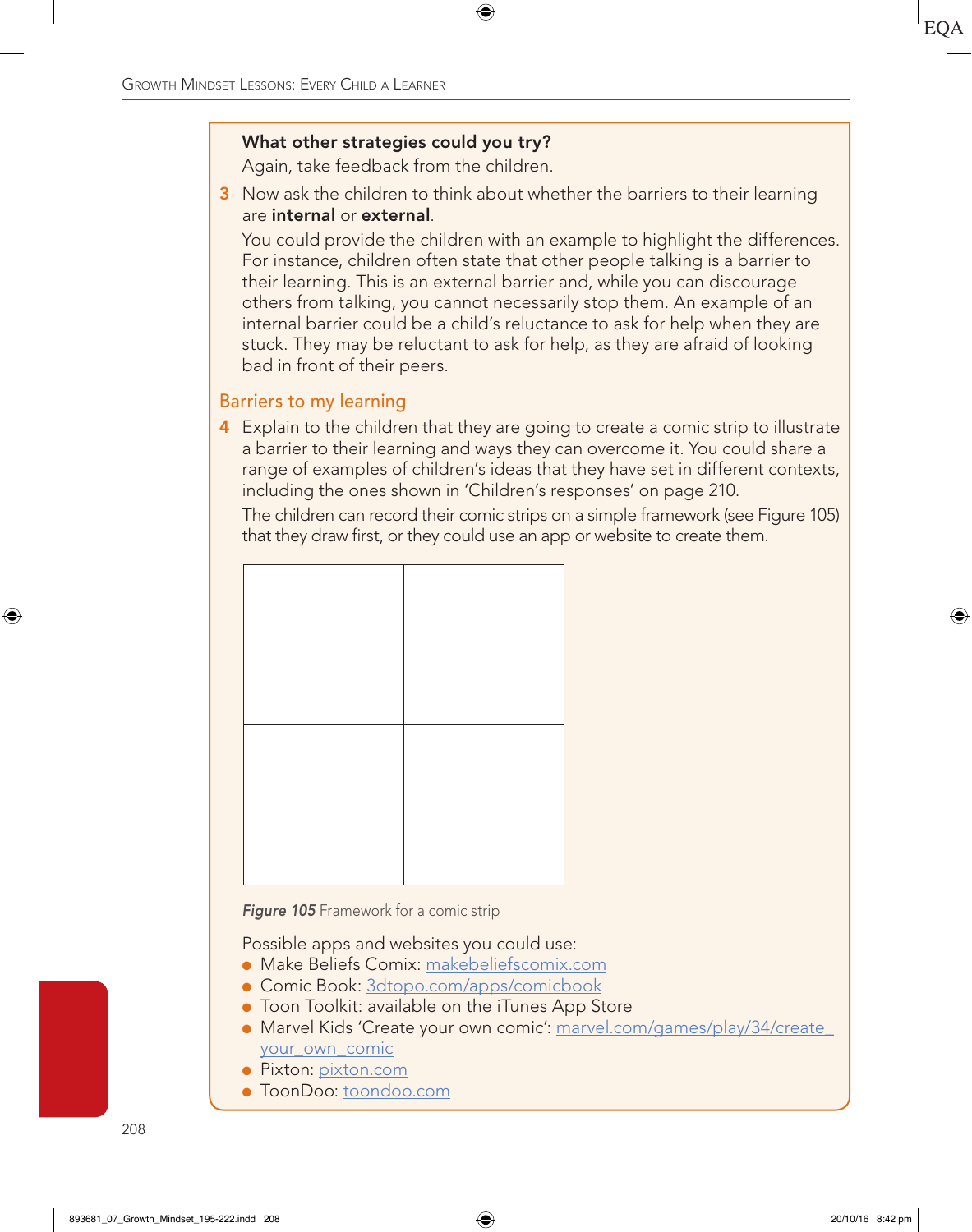# Bringing it together – what have we learned?

Review the children's comic strips and the different strategies they have used to overcome barriers to their learning. Encourage them to use a wide range of strategies by asking the class to discuss what other ways they can suggest to help their friends overcome their individual rocks/their barriers to learning.

Potential suggestions could include:

- Don't give up.
- Ask a partner for help.
- Understand it's part of the learning process.
- Learn a new strategy.
- Revisit your learning.
- Work in a small group to practise.
- Ask a teacher for help.
- Practise an earlier stage.

**Challenge** 

● Try again.

Provide scenarios where the children make mistakes and fail. Then ask them to role play what they would do. They could be given specific roles such as the teacher, child or friend. Use the context of school for some of the scenarios, but provide other real-life contexts as well.

### Further developments

Create a class display of a comic strip featuring a child using a range of strategies to overcome barriers to learning. Include the children's creations.

# Downloadable resources

PowerPoint presentation 'Why would you use a rock to represent a barrier to learning?'

Framework for a comic strip

Examples of children's comic strips

bit.ly/2dyhQWm



# Children's responses

Why would you use a rock to represent a barrier to your learning?

 $\mathfrak s$  Because rocks are very hard and you need to challenge yourself to move a rock.<sup>9</sup>

**6** Rocks can block pathways and some can be easier to move then others.

In your learning, what barrier to learning does a rock represent? Why?

 $6A$  person talking is a rock as it can distract me.

Your attitude can be a rock. As if you think you can't do something and don't try this stops you learning. You're not in the right mindset.